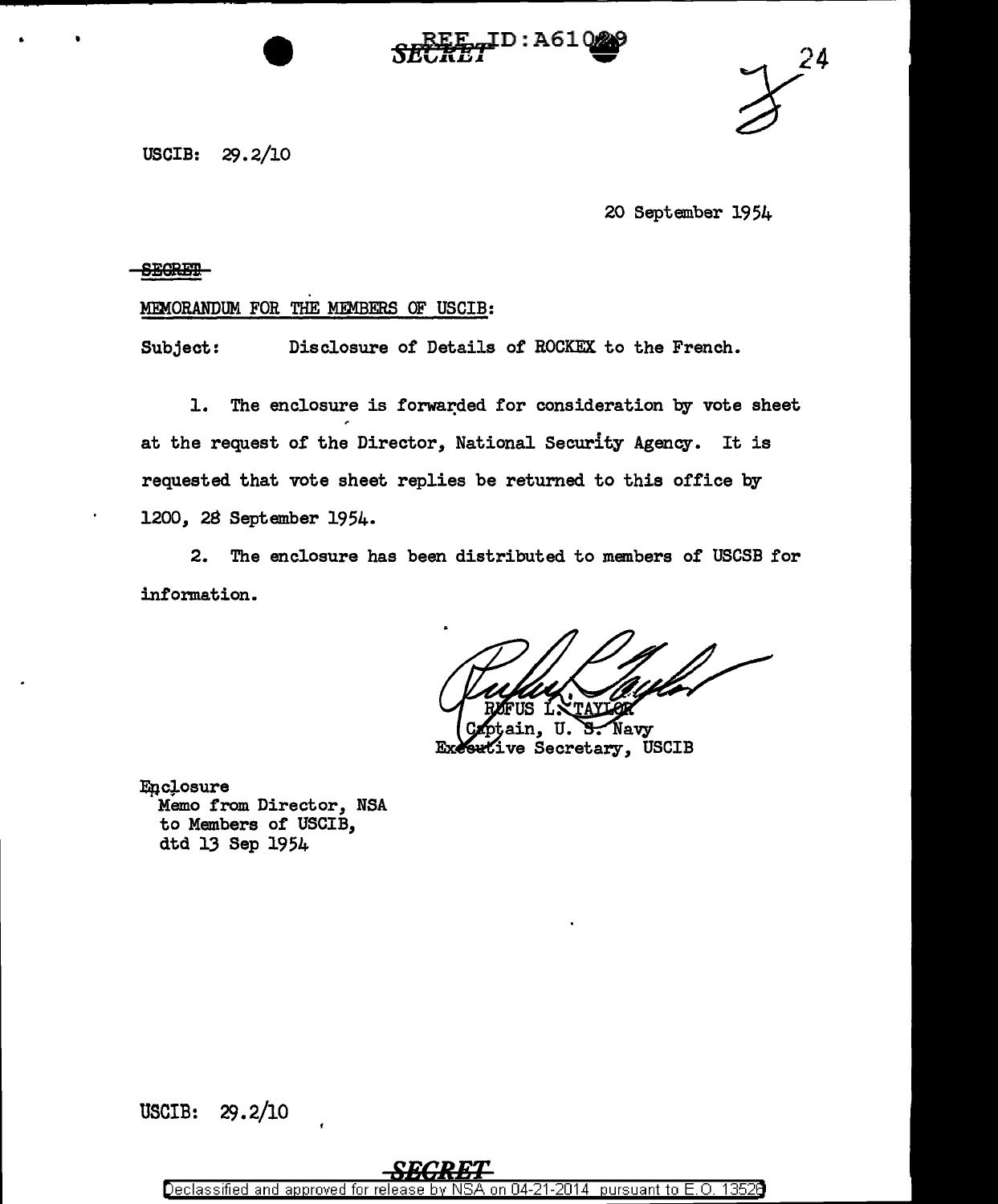

**13 SEP 1954** 

### **SECRET**

. - .

## MEMORANDUM FOR THE MEMBERS OF USCIB

SUBJECT: Disclosure of Details of ROCKEX to the French

l. The use of national one-time systems for the encryption of NATO TOP SECRET, NATO SECRET, and all COSMIC messages is forbidden without specific Standing Group authorization. This has forced the U. K. Foreign Office to use a NATO approved cipher machine at installations where use of the U. K. cipher machine ROCKEX would have been more convenient and secure. The Foreign Office is therefore anxious that the U. K. obtain Standing Group approval for the use of ROCKEX for all classifications. To obtain such approval, full details of the equipment must be disclosed to the French. The Director, GCHQ, has approved such disclosure and similar approval by U. S. authorities has been requested by the British Cryptographic Liaison Officer in Washington.

2. ROCKEX is a one-time tape device for use with appropriate teletypewriter equipment. The one-time tapes used are composed of five-letter groups with appropriate line feed and carriage returns inserted at fixed intervals. Six-level tape is used. This tape meets the minimum tape standards promulgated by the Standing Group. Other details of the equipment and tape are as follows:

a. The ROCKEX mixer is designed so that cipher output consists of 26 letters. This is arranged by a feature which causes key letters to be transmitted directly whenever plain text plus key would yield a functions character as the cipher result. The plain-text character involved is added to successive letters of key until a literal cipher result is produced. In decipherment, the "by-passed" key letters are recognized since they decipher as BLKS. BLKS are not used in the plain-text input.

b. Tapes are divided into 49-group segments with each 50th group composing a segment indicator. Each tape contains approximately 263 letters. .

c. The machine has radiation characteristics similar to SIGTOT.

d. Some machines are provided with tape-slitters to prevent reuse of key tapes.

e. Tape reels are equipped with special bosses which prevent the use of DECIPHER tapes for encipherment.